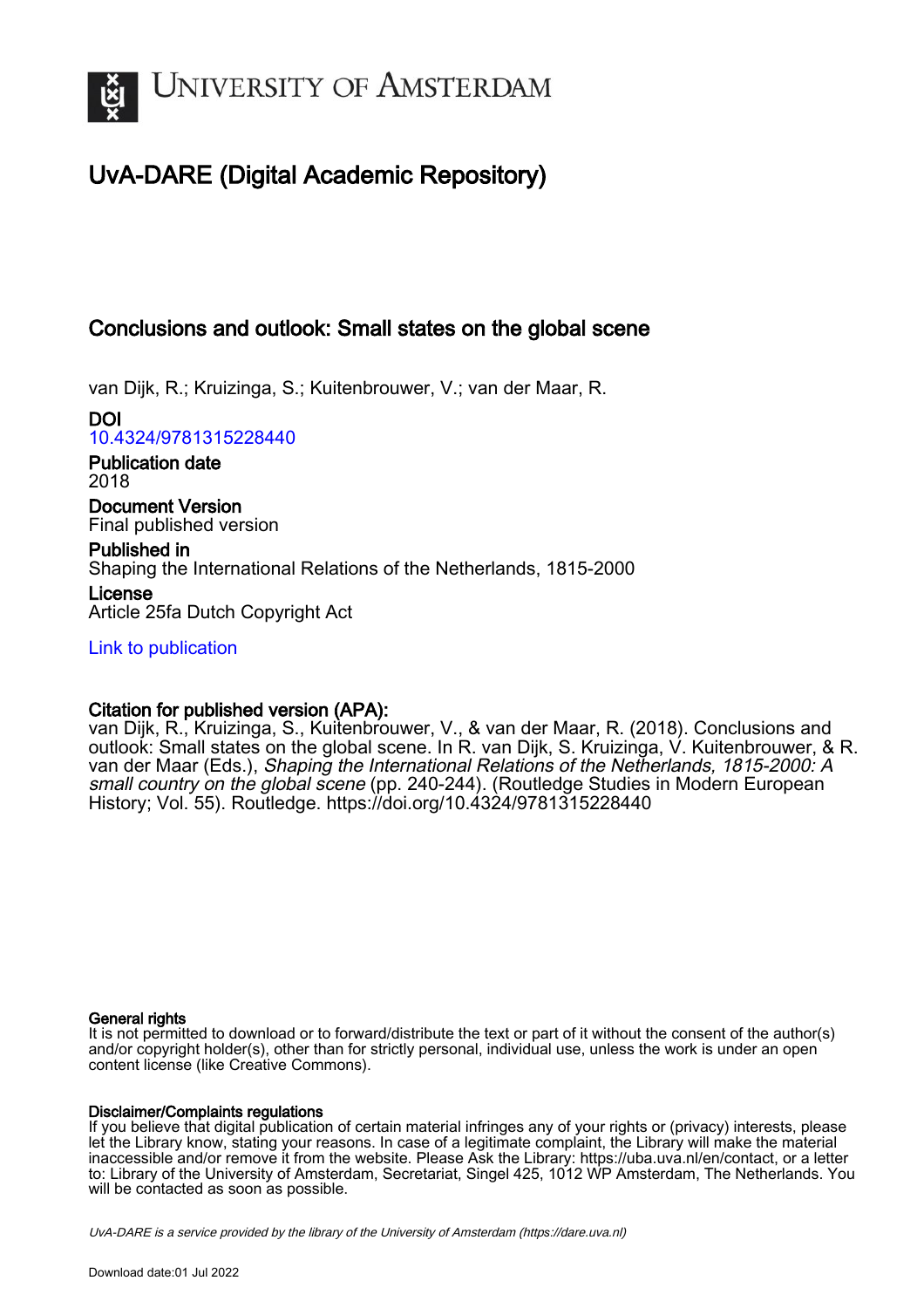# **Conclusions and outlook**

### Small states on the global scene

*Ruud van Dijk, Samuël Kruizinga, Vincent Kuitenbrouwer and Rimko van der Maar*

### **Towards a new synthesis of Dutch international relations**

As editors, our aims in organizing a conference and publishing this volume on Dutch actors on the global scene were twofold: first, to contribute to a broadening of the historiography of Dutch foreign relations beyond traditional political and diplomatic history and, second, to bring case studies from the history of Dutch foreign relations conceived in this expansive way into the international history of the past two centuries. Regarding the former objective, we sought participants who in their own research emphasize the role played by non-state actors, their connection with and use of transnational networks, and the way state and non-state actors interacted in the international relations of the Netherlands during the past two centuries. With regard to the latter objective, we hoped to enrich the history of international relations since 1814 by introducing a wider readership to lesser-known case studies, based mostly on Dutch sources, which throw new light on current debates and issues in international relations history.

The chapters in this volume all succeed in advancing these goals. Many of them highlight the importance of Dutch non-state actors (both individuals and organizations) in representing the Netherlands on the global scene. Peter van Dam's and Giles Scott-Smith's chapters provide examples from the second half of the twentieth century, highlighting the connections between civic organizations and private individuals on the one hand and official state actors on the other. These connections, which were often wrought with tensions, helped shape Dutch attitudes towards the developing world and the communist bloc in that era. Pelle van Dijk and Anne-Isabelle Richard demonstrate the significance of non-state actors in the 1920s and 1930s as they show how the lines between them and officials were blurred in public diplomacy efforts to influence the international media and in the domestic debate about the idea of European unification. Joep Schenk's chapter on Rhine navigation diplomacy at the 1814–15 Congress of Vienna has highlighted how business communities significantly impacted both the proceedings themselves and their outcome.

Other contributions focus on how, under the influence of international developments, representatives of the Dutch state assumed new roles in the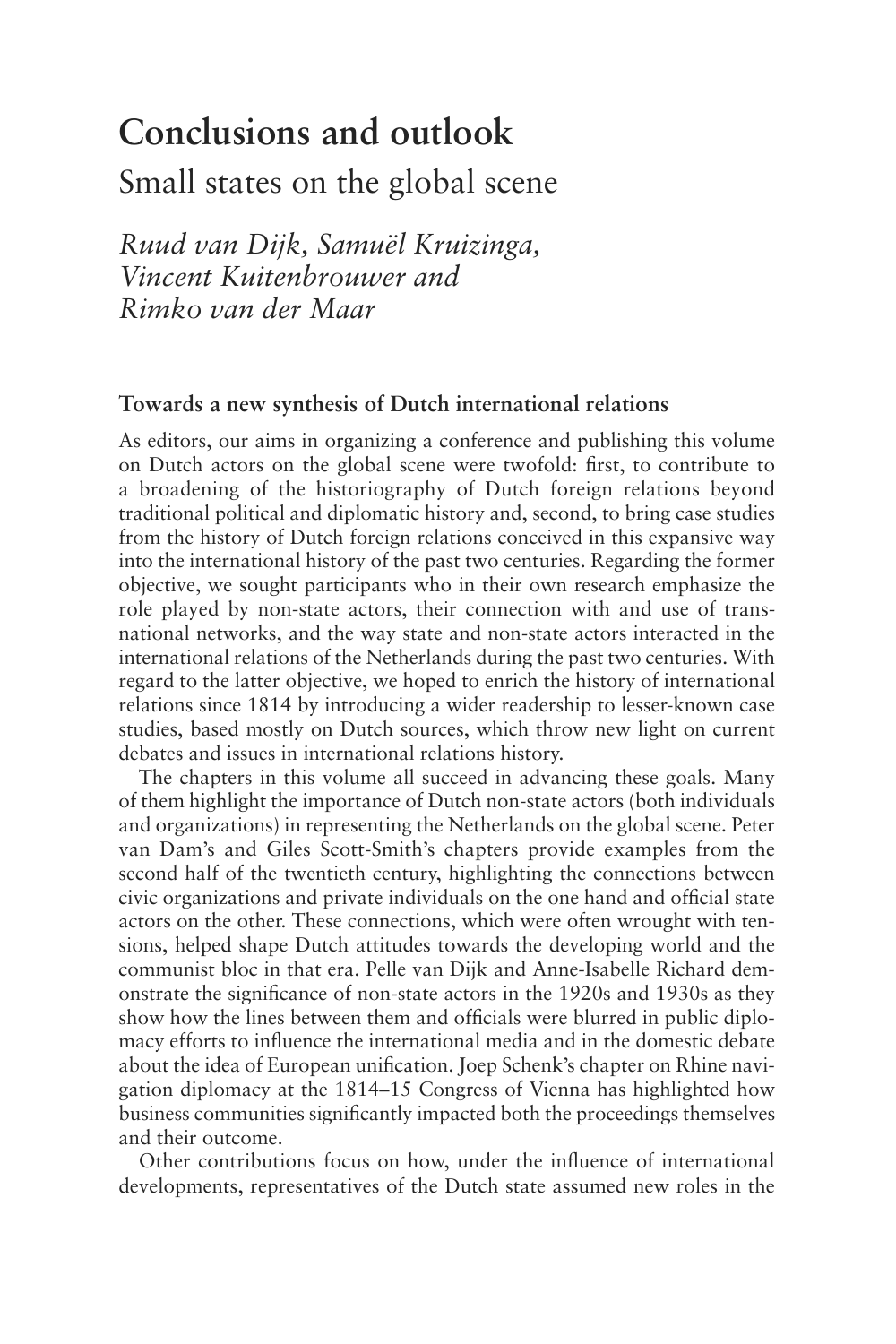formulation and conduct of Dutch foreign policy – contesting the traditional dominance of the *corps diplomatique* in this area. Jan Willem Brouwer's chapter focuses on the expanding role of the Dutch prime minister in diplomatic affairs in the context of the advent of 'summitry' in the 1970s. Similarly, Beatrice de Graaf and Wouter Klem show how in the *fin-de-siècle* period Dutch police officials, through their own transnational networks, managed to bypass the Ministry of Foreign Affairs in counter-terrorism policy initiatives.

Several contributions throw new light on themes long central to the historiography of Dutch foreign policy, such as empire and decolonization. Looking at the start of the era of imperial expansion in the early nineteenth century, Erik de Lange points out the agency of Dutch actors in establishing European dominance over the Mediterranean, a region that is often overlooked in the literature on Dutch colonial history. Introducing the concept of 'clientelism' to analyse the evolving relationship between the United States and the Netherlands, David Snyder highlights how, during the Indonesian war of decolonization, Dutch officials attempted to steer American might in a direction beneficial to them. And Boyd van Dijk notes in his chapter that Dutch contributions to, and identification with, the cause of international law during the tumultuous years following the Second World War had to contend with other forms of identification, specifically as victim of Nazi aggression, loyal NATO member, and colonial power. Susanna Erlandsson, too, focuses on these crucial years, which saw the Netherlands shift away from neutrality. She uses a comparative approach, not only to highlight similarities between the Dutch and the Swedish approaches to security, sovereignty and international cooperation, but also explain the divergent paths these two nations ultimately took.

Notably, the chapters gathered in this volume point away from oversimplifying Dutch international relations as those of an insignificant state in a big-power world, or from overstating the differences between state and nonstate actors in giving shape to these relations. Instead, the work here demonstrates that we should rather focus on the interactions between and the entanglement of these two different types of actors, and levels of analysis, to provide a new perspective on the Netherlands' international relations. Moreover, by highlighting both the fluidity of actors' roles and identities, we hope that the chapters in this volume spark a range of new projects that explicitly and systematically pursue historical research into the international relations of the Netherlands, integrating transnational perspectives with traditional diplomatic and political history and directly connecting to work being done by colleagues working on other countries or doing transnational history in a broad sense. More themes would have to be included, especially economic and business history, but also, for example, the history of environmental or climate diplomacy. Eventually, the time may then arrive for someone to take a step back and write a new historical synthesis – not of Dutch foreign policy, but of the international relations of the Netherlands.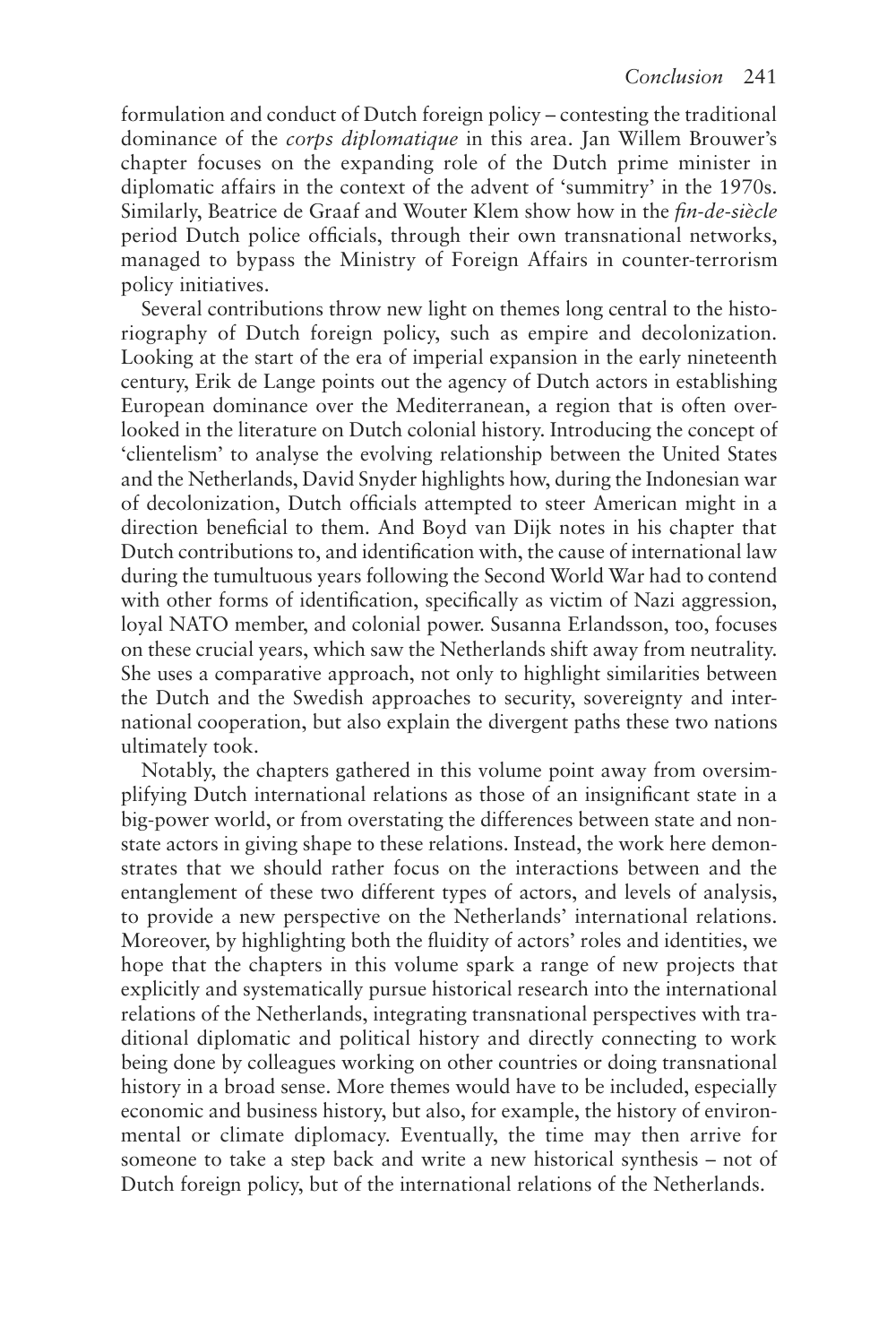### **A new approach to small state studies**

In addition to potentially providing a new start for the analysis of the history of Dutch international relations, we believe this volume provides an agendasetting contribution to another field of international relations history, namely that related to 'small' countries.

A number of authors in this book have highlighted the contributions made by Dutch agents to the post-Napoleonic order in Europe and the wider world, most notably Erik de Lange, Joep Schenk, and Beatrice de Graaf and Wouter Klem. Their chapters suggest that, from the early nineteenth century onwards, contributions to the rule-based order that was created at Vienna extended beyond those by great power agents. Order was more than a balancing of (great) power (De Lange), it also included pragmatic approaches to safeguard shared economic interests (Schenk), or international cooperation against transnational anarchist networks (De Graaf/Klem).

For the twentieth century, likewise, several chapters suggest that international relations for small countries increased in complexity due to the broad and structural changes impacting great and small countries alike: decolonization, European and transatlantic integration, ideological conflict and globalization. But crucially they illuminate, from a small state perspective, specific aspects of these changes thanks to either methodological or conceptual innovation (Erlandsson and Snyder), the use of new sources (Boyd van Dijk), or emphasis on relatively new themes such as public (Pelle van Dijk) and citizen diplomacy (Scott-Smith) or NGO activism (Van Dam) through transnational networks.

All these perspectives are from the Netherlands, and as such they form contributions to the debate on Dutch international relations of the past two centuries. But they can also be seen as examples of the international relations of a small state. This raises the question of what the influence and experience may have been of this and other so-called small states in recent international history. If we accept, as our chapters here demonstrate, that Dutch influence was often significant beyond national borders and interests, how should we think about the overall place of small states in the world of the past two centuries? Can the Netherlands' small international stature shed light on the behaviours of Dutch state and non-state actors on the global scene? And what does the Dutch experience suggest about other small states, about small countries in general?

In our introduction, we highlighted that research into small states in international history has traditionally emphasized either their agency, or, interestingly, their *lack* of agency. Studies focusing on small states either focus on their ability to weigh in and, especially in times of international strife, tip the global balancing scale one way or another, or, by contrast, these states are seen as characterized by weakness: seeking to limit their exposure to global conflicts, small states, unable solely to rely on their own material and immaterial defence mechanisms, tend to seek refuge in international-legal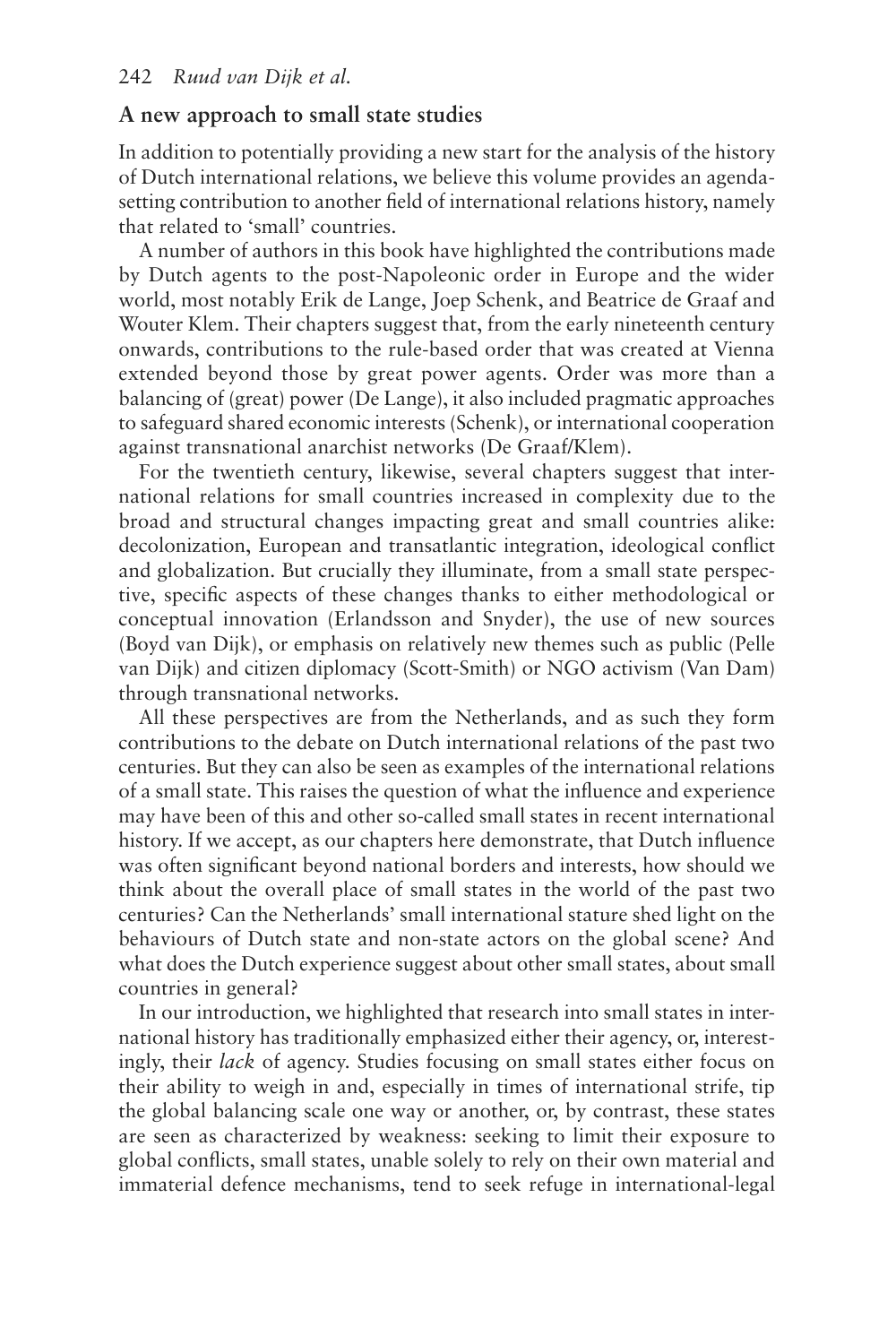frameworks designed to limit and control conflict (such as neutrality) or regulate international conduct through institutions such as the League of Nations or the European Union. Doing so serves to minimize risks while increasing small states' ability to influence international agendas.

The case studies presented here confirm that the Netherlands did not neatly fit into either of these static models. It is true that Dutch state and non-state actors were active in international forums throughout the nineteenth and twentieth centuries. But they did so for a variety of reasons and with different levels of enthusiasm, engagement and impact. The Dutch were neutral, for parts of the nineteenth and twentieth centuries, but this neutrality, too, changed and shifted, and it was abandoned in the 1940s. Finally, the Dutch sometimes felt that they managed to 'punch above their weight', but this had as much to do with the activities of different types of Dutch actors as it did with possibilities they recognized in the international sphere.

Comparative studies into concrete cases of small state foreign policy behaviour, like Susanna Erlandsson's contribution to this volume, highlight that even when two small states share important goals, they do not necessarily end up pursuing the same policies. Other research has also highlighted that in most cases small states do not act alike, and that, rather, their foreign policy strategies do not seem to differ that much from those of great powers.

This has led many researchers to conclude that 'small state' is simply not a useful category for research, since being small does not explain anything about the way a state operates on the global scene. Others have simply abandoned all attempts to lump small states together into one rigidly defined category, opting for an 'I know it when I see it' approach. Such researchers highlight that the primary utility of small state studies lies in correcting our understanding of (the history of) international relations, which is still largely the study of great power politics. On the one hand, with this volume on the activities by small state actors we adhere to this latter approach as we have sought to introduce a wide range of case studies from the Dutch perspective to an international audience. But, on the other hand, we believe that the essays in this volume have more to offer. Taken together, we believe, they suggest a way of reframing 'small state studies' as a viable field within the history of international relations.

First of all, our case studies highlight the complex interactions of Dutch state and non-state actors in shaping international relations. Currently, small state studies focus almost exclusively on state actors. It remains somewhat of an open question whether these different types of actors are beholden to the same sets of possibilities and restrictions. Does it matter whether a nonstate actor, such as one engaged in transnational networks, is from a small state? Secondly, since our volume features case studies from the breadth of the nineteenth and twentieth centuries, it begs the question whether over that long stretch of time the *perception* of the size of the Netherlands both domestically and abroad did not change, and whether that did not have any consequences for the behaviour of its state and non-state nationals as they